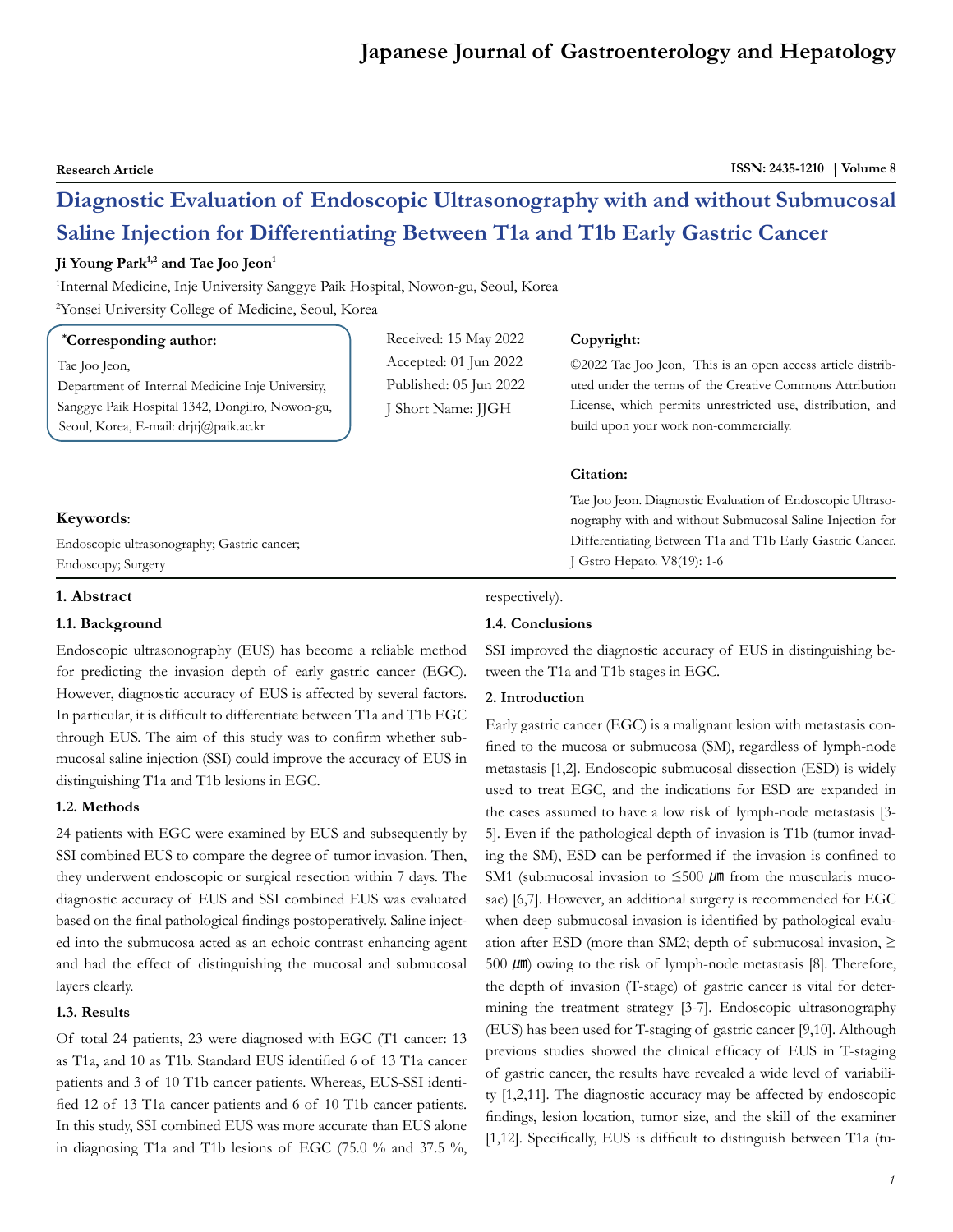mor invading the lamina propria and muscularis mucosae) and T1b lesions because the boundary between the mucosa and submucosa is thin and the difference in echogenicity is unclear [1,10]. Submucosal saline injection (SSI) is routinely administered prior to ESD to prevent damage to the surrounding tissue of the gastric wall and to avoid perforation during ESD [13]. SSI creates a cushion within the loose connective tissues of the submucosa, which has been reported as an effective medium and echoic contrast-enhancing agent for ultrasound transmission, enabling good distinction between the mucosal and submucosal layers [13-15]. Moreover, saline can increase the thickness of the submucosa [13-15]. According to previous studies, SSI improved the performance of EUS in characterizing the invasion depth of esophageal and colorectal cancers [13-15]. Therefore, this study was conducted to confirm whether SSI could be a method to improve the accuracy of EUS in distinguishing T1a and T1b lesions even in EGC and determine the feasibility of EUS for beginners.

#### **3. Background**

#### **3.1. Case Series**

#### **3.1.1. Methods**

During March–April 2019, 24 endoscopically diagnosed EGC lesions in 24 patients were examined by EUS. The macroscopic tumor classification was as follows: type I (protruded), type IIa (superficial elevated), type IIb (flat), type IIc (superficial depressed), and type III (excavated). Types I and IIa were classified as the elevated type, and IIb IIc, and III as the depressed type. All patients underwent standard EUS followed by EUS with SSI (EUS-SSI). Subsequently, they underwent endoscopic or surgical resection within 7 days. Definitive classification was determined based on the postoperative pathology. All recruited patients agreed to be enrolled in this clinical trial patients and provided informed consent. This study was approved by the Institutional Review Board of the Inje University Sanggye Paik Hospital (SGPAIK2021-10-019). EUS examination and staging were simultaneously conducted by one endoscopist with only 6 months' experience with EUS. The examiner performed EUS with a 20-MHz ultrasonic probe (Olympus GF-UE260-AL5 Endoscopic System, Olympus Co. Ltd). SSI was thereafter conducted as follows: after the lesion was confirmed by conventional endoscopy and subsequently by iodine dye-enhanced endoscopy, the examiner injected 3–5 mL saline slowly into the submucosa using a single-use 22G mucosal needle (Endo-Flex Co., Voerde, Germany). The puncture points were located 0.5 cm beyond the edge of the lesion, and saline injection was stopped once the gastric mucosa had been elevated by approximately 1 cm. After SSI, the examiner determined the depth of the lesion using EUS.

#### **4. Results**

All patients showed good tolerance of EUS-SSI without severe adverse events, such as significant bleeding, asphyxia, perforation, or problems related to anesthetics. Of total 24 patients, 23 were diagnosed with EGC (T1 cancer: 13 as T1a, and 10 as T1b), except for one who was diagnosed with T2 cancer after the surgery. According to the macroscopic classification of tumors, there were 4 patients with elevated type lesions and 20 with depressed-type lesions. In 12 of the patients, the pathological T-stage was different between the standard EUS and EUS-SSI. Among them, EUS-SSI findings were consistent with the final pathological findings in 10 patients and standard EUS findings were consistent in one patient. The other patient was diagnosed with EGC stage-T2, which differed before and after the surgery (Table 1). EGC was observed by using standard EUS as a localized thickening of the gastric mucosa or depression of the mucosal wall with a relatively low echogenicity. In patients with stage T1a disease, the muscularis mucosae was displayed as a low-echoic line between the mucosa and submucosa (Figure 1A). On the other hand, in patients with stage T1b, the muscularis mucosae was not clearly distinguished, and the boundary between the submucosal layer and the lower margin of the lesion was blurred, making it difficult to determine the degree of invasion of the submucosal layer on standard EUS (Figure 2A). After SSI, the mucosa had relatively enhanced echogenicity compared to the submucosa that was filled with saline. The boundary between the edge of the lesion and submucosa was apparent after SSI due to the saline-formed cushion in the submucosa (Figure 1B,2B). Since the echoic difference between the lesion and the surrounding normal tissue became clear in EUS-SSI, the extent of tumor invasion was more distinct than that demonstrated by standard EUS (Figure 3). Standard EUS identified 6 of 13 T1a cancer patients and 3 of 10 T1b cancer patients. Whereas, EUS-SSI identified 12 of 13 T1a cancer patients and 6 of 10 T1b cancer patients. The diagnostic accuracies of the standard EUS and EUS-SSI are shown in Table 2 (37.5 % and 75.0 %, respectively).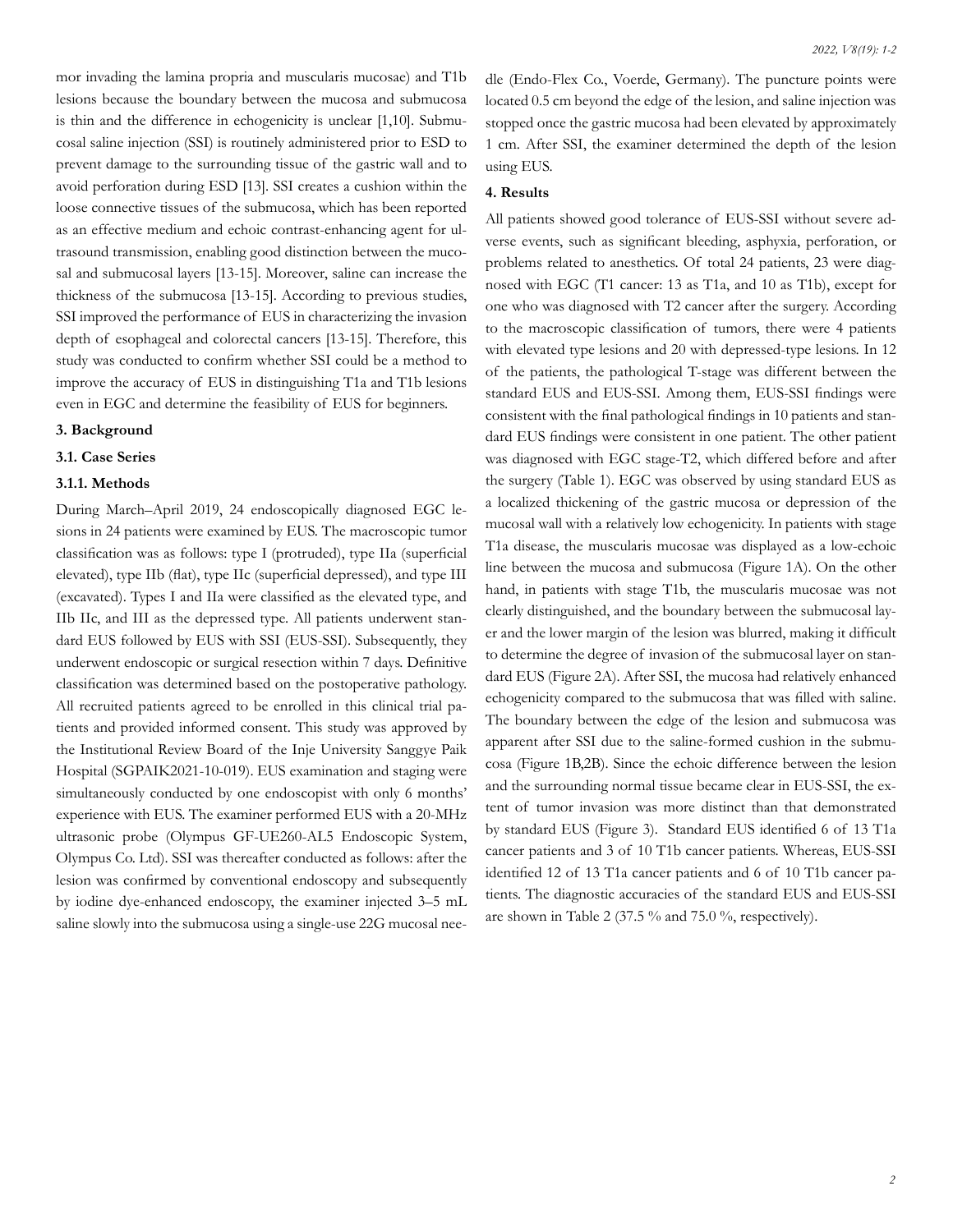**Table 1**. Clinical features, endoscopic ultrasonography (EUS) findings before and after submucosal saline injection (SSI), and pathological results of 24 patients with early gastric cancer (EGC).

| Patient<br>No. | Age | Sex | Location    | Size<br>(max.<br>mm) | Endoscopic<br>morphology<br>(EGC type) | EUS-assessed<br>preoperative stage |                        | Final<br>pathology | Type of<br>resection | Differentiation   | Regional LN<br>invasion | Vascular<br>invasion<br>Y |
|----------------|-----|-----|-------------|----------------------|----------------------------------------|------------------------------------|------------------------|--------------------|----------------------|-------------------|-------------------------|---------------------------|
|                |     |     |             |                      |                                        | Before SSI<br>(EUS-only)           | After SSI<br>(EUS-SSI) |                    |                      |                   |                         |                           |
|                | 72  | M   | Lower third | 20                   | $0 - 111$                              | T <sub>1a</sub>                    | T <sub>1</sub> b       | T1b(sm3)           | surgery              | Mod               |                         |                           |
| 2              | 64  | M   | Lower third | 20                   | $0$ -lic                               | T <sub>1b</sub>                    | T <sub>1</sub> b       | T1b(sm1)           | surgery              | Poor(signet ring) | Ϋ                       |                           |
| 3              | 59  | M   | Lower third | 10                   | $0$ -lic                               | T <sub>1</sub> b                   | T <sub>1</sub> b       | T1b(sm1)           | surgery              | Poor              |                         |                           |
| 4              | 53  | M   | Upper third | 27                   | $0-IIa$                                | T1a                                | T1a                    | T1a                | surgery              | Mod               |                         |                           |
| 5              | 56  | F   | Lower third | 38                   | $0$ -lic                               | T <sub>1</sub> b                   | T1a                    | T1a                | surgery              | Poor              |                         |                           |
| 6              | 73  | M   | Upper third | 22                   | $0$ -lic                               | T1b                                | T <sub>1</sub> a       | T <sub>1</sub> a   | surgery              | Mod               |                         |                           |
| 7              | 62  | M   | Mid third   | 65                   | $0$ -lic                               | T <sub>1</sub> b                   | T1a                    | T1a                | surgery              | Mod               |                         |                           |
| 8              | 68  | M   | Upper third | 8                    | $0-IIIb$                               | T1a                                | T1a                    | T1a                | <b>ESD</b>           | Well              |                         |                           |
| 9              | 69  | M   | Lower third | 15                   | $0-11a$                                | T1a                                | T <sub>1</sub> a       | T <sub>1</sub> a   | ESD                  | Well              |                         |                           |
| 10             | 71  | M   | Lower third | 17                   | $0-IIIb$                               | T <sub>1</sub> b                   | T <sub>1</sub> a       | T1a                | <b>ESD</b>           | Poor              |                         |                           |
| 11             | 54  | F   | Lower third | 25                   | $0$ -lic                               | T <sub>1</sub> b                   | T1a                    | T1a                | surgery              | Poor(signet ring) |                         |                           |
| 12             | 82  | M   | Upper third | 15                   | $0-IIIb$                               | T1a                                | T1a                    | T1b(sm1)           | <b>ESD</b>           | Poor              |                         |                           |
| 13             | 71  | F   | Lower third | 25                   | $0-11c$                                | T <sub>1</sub> b                   | T <sub>1</sub> b       | T1b(sm3)           | surgery              | Poor              | Υ                       |                           |
| 14             | 36  | ۴   | Lower third | 20                   | $0$ -lic                               | T1a                                | T <sub>1</sub> b       | T1b(sm3)           | surgery              | Poor              | Υ                       |                           |
| 15             | 60  | M   | Lower third | 10                   | $0$ -lic                               | T <sub>1</sub> a                   | T1a                    | T <sub>1</sub> a   | <b>ESD</b>           | Mod               |                         |                           |
| 16             | 62  | F   | Mid third   | 50                   | $0$ -lic                               | T <sub>2</sub>                     | T <sub>1</sub> b       | T1b(sm3)           | surgery              | Poor              |                         |                           |
| 17             | 74  | F   | Upper third | 25                   | $0-11b$                                | T1a                                | T1a                    | T1b(sm1)           | surgery              | Poor              |                         |                           |
| 18             | 60  | ۴   | Upper third | 15                   | $0-11a$                                | T1a                                | T <sub>1</sub> b       | T <sub>2</sub>     | surgery              | Poor(signet ring) |                         |                           |
| 19             | 80  | F   | Lower third | 15                   | $0-11b$                                | T <sub>1</sub> a                   | T <sub>1</sub> b       | T <sub>1</sub> a   | <b>ESD</b>           | Poor              |                         |                           |
| 20             | 48  | F   | Lower third | 45                   | $0$ -lic                               | T1a                                | T1a                    | T1b(sm3)           | surgery              | Poor              |                         |                           |
| 21             | 72  | F   | Lower third | 10                   | $0$ -lic                               | T1a                                | T1a                    | T1b(sm1)           | <b>ESD</b>           | Mod               |                         |                           |
| 22             | 50  | M   | Lower third | 27                   | $0-11b$                                | T1a                                | T1a                    | T1a                | ESD                  | Well              |                         |                           |
| 23             | 74  | M   | Upper third | 15                   | $0$ -lic                               | T <sub>1</sub> b                   | T1a                    | T1a                | surgery              | Mod               |                         |                           |
| 24             | 76  | м   | Upper third | 23                   | $0-15$                                 | T <sub>1</sub> b                   | T <sub>1a</sub>        | T1a                | surgery              | Well              |                         |                           |



**Figure 1**. Endoscopic and ultrasonographic images and associated schematic diagrams of T1a early gastric cancer: A. Standard endoscopic ultrasonography (EUS) showing that it is difficult to differentiate the extent of invasion from the mucosal layer to the submucosal layer; B. EUS after submucosal saline injection (SSI) showing clearly the boundary between the mucosa and the submucosa, meaning that the T1a stage can be easily identified.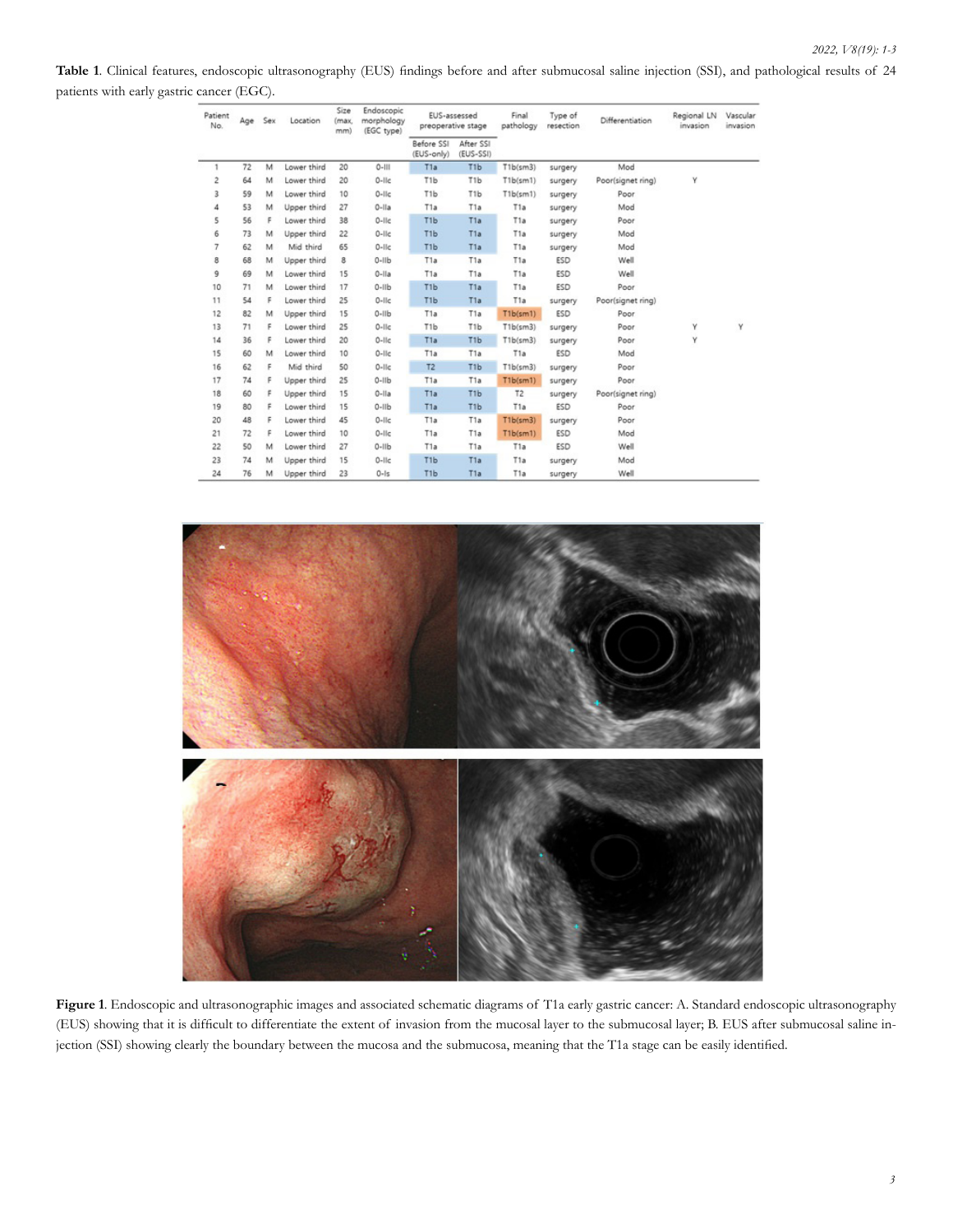

**Figure 2**. Endoscopic and ultrasonographic images and associated schematic diagrams of T1b early gastric cancer: A. Standard endoscopic ultrasonography (EUS) showing that it is difficult to differentiate the extent of invasion from the mucosal layer to the submucosal layer; B. EUS after submucosal saline injection (SSI) showing clearly the boundary between the mucosa and the submucosa, meaning that the lesion, its infiltration depth into the mucosa, and the submucosa can be easily identified.



**Figure 3.** Endoscopic and ultrasonographic images and associated schematic diagrams of T1a early gastric cancer: A. With the use of standard endoscopic ultrasonography (EUS), the boundary between the lesion and the submucosal layer was unclear. The distance between the mucosa and the submucosa was short. This lesion was diagnosed as T1b as it appeared to partially invade the submucosa when observed with standard EUS: B. With the use of endoscopic ultrasonography after submucosal saline injection (EUS-SSI), the boundary between the lesion and the submucosal layer was apparent. It was much easier to determine whether the lesion had invaded the submucosal layer due to the increased thickness of the gastric wall and an effect of increasing echoic contrast by saline cushion. This lesion was diagnosed as T1a as the submucosal layer was intact when observed with EUS-SSI.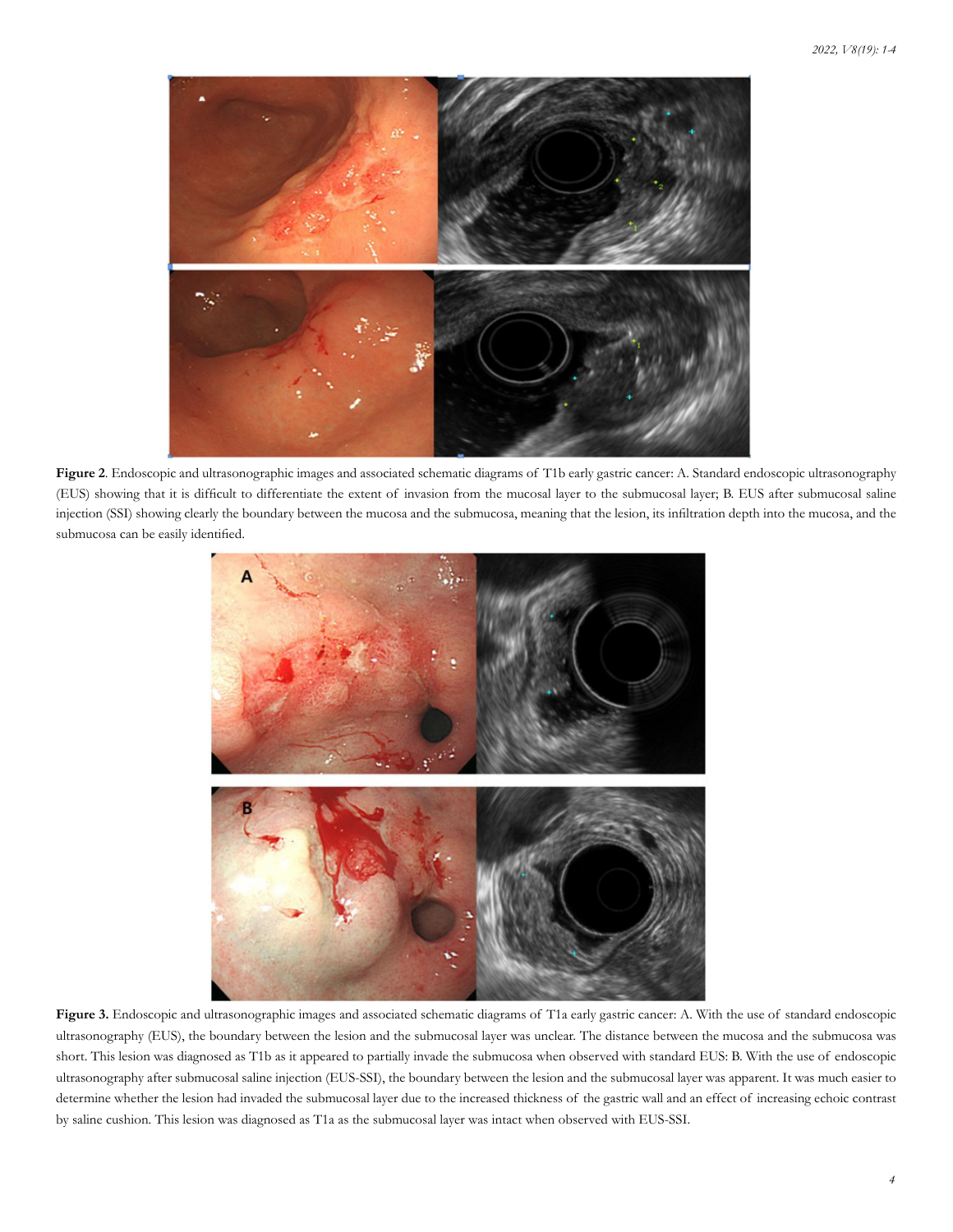**Table 2**. Preoperative and postoperative stages for early gastric cancer (EGC) in the endoscopic ultrasonography after submucosal saline injection (EUS-SSI) and EUS-only examinations

| <b>Preoperative EUS</b> | Postoperative pathologic stage |         |  |  |  |
|-------------------------|--------------------------------|---------|--|--|--|
| reported stage          | T1a                            | T1b     |  |  |  |
| EUS-SSI, n (%)          |                                |         |  |  |  |
| T <sub>1</sub> a        | 12 (92.3)                      | 4 (40)  |  |  |  |
| T <sub>1</sub> b        | 1(7.7)                         | 6(60)   |  |  |  |
| EUS-only, n (%)         |                                |         |  |  |  |
| T <sub>1</sub> a        | 6(46.2)                        | 6(66.7) |  |  |  |
| T1b                     | 7(53.8)                        | 3(33.3) |  |  |  |

**Table 3**. The misdiagnosis rate for T staging of early gastric cancer (EGC) in the endoscopic ultrasonography after submucosal saline injection (EUS-SSI) and EUS-only examinations.

|                     | <b>EUS-only</b> | <b>EUS-SSI</b> |
|---------------------|-----------------|----------------|
| Overstaging, n (%)  | 8(33.3)         | 1(4.2)         |
| Understaging, n (%) | 7(29.2)         | 5(20.8)        |

#### **5. Discussion**

EUS accurately characterizes the locoregional stage of gastric cancer and although the diagnostic accuracy of EUS in evaluating the invasion of depth of EGC has been reported, the results lack a consensus and have varying accuracy rates of 64.8%–92%(9-11). Several studies also concluded that EUS has no significant advantage over conventional endoscopy in predicting the invasion depth [16]. Hence, it has been clarified that the accuracy of EUS can vary greatly depending on the experience of the endoscopist, macroscopic type of tumor, presence of ulceration, tumor located in the stomach, tumor size, and differentiation type [1,9,10,12]. Regarding ulcerative lesions, submucosal fibrosis occurs, which is observed on EUS as a hypoechoic lesion, similar to tumor invasion [2,10,16]. For lesions in the upper third of the stomach, the accuracy of EUS may decrease because of the different thicknesses of the stomach layer and presence of fibrosis or blood vessels surrounding the tumor [10,16]. In addition, it is difficult to fill the deaerated water and locate the EUS probe near the lesion because of the angulation of the EUS scope [10,16]. Previous studies have reported that a large tumor size is a risk factor for misdiagnosing the depth of invasion [10]. This is probably because the lesions might not extend even if the deaerated water is stored in cases of large tumors [11]. Undifferentiated-type tumors might have a diffuse or vesicular invasion of tumor cells to the submucosal layer of the gastric wall compared to differentiated-type tumors [11]. Thus, EUS cannot visualize these microinvasions and might underestimate the depth of invasion [11]. In our study, reviewing 15 patients with different results between final pathology and EUS-only findings, all patients had tumors located in the upper third of the stomach, sized ≥2 cm, ulcerative lesions, or undifferentiated type. Regardless of the tumor characteristics, the diagnostic accuracy of EUS in predicting the T-stage of EGC in this study was 37.5%, which is low compared to that reported in previous studies. This study was conducted by a

beginner endoscopist with approximately 6 months' experience. To increase the diagnostic accuracy of EUS for staging of gastric cancer, an endoscopist with a high experience and proficiency is required, but some techniques are also required for the classification of EGC. EUS may overestimate the depth of invasion due to underlying inflammation or fibrosis [10,11,16]. EUS-SSI showed improved results in reducing the overestimation and overall diagnostic accuracy **(**Table 3). By reducing over-staging, an unnecessary surgery can be avoided, surgery-related adverse events can be prevented, the recovery period can be further shortened, and the patient's quality of life can be improved. As limitations, we noted that EUS-SSI required a longer examination time than EUS-only, which may cause more patient discomfort. However, the patients in this study did not complain of discomfort and did not develop any adverse events related to SSI. In our study, SSI improved the diagnostic accuracy of EUS in distinguishing between the T1a and T1b stages in EGC. This is probably because the saline injected into the submucosa serves as an echoic contrast-enhancing agent for the clear visualization of the boundary between the mucosa and the submucosa. However, this needs to be confirmed in large-scale, prospective, randomized clinical trials in the future. In particular, we suggest that beginners who are beginning EUS should try the EUS-SSI method when evaluating the depth of invasion of gastric cancer.

#### **References**

- 1. [Tsuzuki T, Okada H, Kawahara Y, Nasu J, Takenaka](https://pubmed.ncbi.nlm.nih.gov/21519368/) R, Inoue M, et al. [Usefulness and problems of endoscopic ultrasonography in prediction](https://pubmed.ncbi.nlm.nih.gov/21519368/)  [of the depth of tumor invasion in early gastric cancer. Acta Med](https://pubmed.ncbi.nlm.nih.gov/21519368/) [Okayama. 2011; 65\(2\): 105-12.](https://pubmed.ncbi.nlm.nih.gov/21519368/)
- 2. [Park JS, Kim H, Bang B, Kwon K, Shin Y. Accuracy of endoscopic](https://www.ncbi.nlm.nih.gov/pmc/articles/PMC5265809/) [ultrasonography for diagnosing ulcerative early gastric cancers. Medicine](https://www.ncbi.nlm.nih.gov/pmc/articles/PMC5265809/) [\(Baltimore\). 2016; 95\(30\): e3955.](https://www.ncbi.nlm.nih.gov/pmc/articles/PMC5265809/)
- 3. [Fukunaga S, Nagami Y, Shiba M, Ominami M, Tanigawa T, Yamagami](https://pubmed.ncbi.nlm.nih.gov/27365265/)  [H, et al. Long-term prognosis of expanded-indication differentiated](https://pubmed.ncbi.nlm.nih.gov/27365265/)[type early gastric cancer treated with endoscopic submucosal dissection](https://pubmed.ncbi.nlm.nih.gov/27365265/) [or surgery using propensity score analysis. Gastrointest Endosc. 2017;](https://pubmed.ncbi.nlm.nih.gov/27365265/) [85\(1\): 143-52.](https://pubmed.ncbi.nlm.nih.gov/27365265/)
- Lee S, Choi KD, Han M, Na HK, Ahn JY, Jung KW, et al. Long-term [outcomes of endoscopic submucosal dissection versus surgery in early](https://pubmed.ncbi.nlm.nih.gov/29052052/) [gastric cancer meeting expanded indication including undifferentiated](https://pubmed.ncbi.nlm.nih.gov/29052052/)[type tumors: a criteria-based analysis. Gastric Cancer. 2018; 21\(3\): 490-](https://pubmed.ncbi.nlm.nih.gov/29052052/) [9.](https://pubmed.ncbi.nlm.nih.gov/29052052/)
- 5. [Fujiya K, Takizawa K, Tokunaga M, Kawata N, Hikage M, Makuuchi](https://pubmed.ncbi.nlm.nih.gov/28484889/)  [R, et al. The value of diagnostic endoscopic submucosal dissection for](https://pubmed.ncbi.nlm.nih.gov/28484889/)  [patients with clinical submucosal invasive early gastric cancer. Gastric](https://pubmed.ncbi.nlm.nih.gov/28484889/) [Cancer. 2018; 21\(1\): 124-32.](https://pubmed.ncbi.nlm.nih.gov/28484889/)
- 6. [Sanomura Y, Oka S, Tanaka S, Noda I, Higashiyama M, Imagawa H, et](https://pubmed.ncbi.nlm.nih.gov/21785925/) [al. Clinical validity of endoscopic submucosal dissection for submucosal](https://pubmed.ncbi.nlm.nih.gov/21785925/) [invasive gastric cancer: a single-center study. Gastric Cancer. 2012;](https://pubmed.ncbi.nlm.nih.gov/21785925/) [15\(1\): 97-105.](https://pubmed.ncbi.nlm.nih.gov/21785925/)
- 7. [Ojima T, Takifuji K, Nakamura M, Nakamori M, Yamaue H. Feasibility](https://pubmed.ncbi.nlm.nih.gov/27636148/)